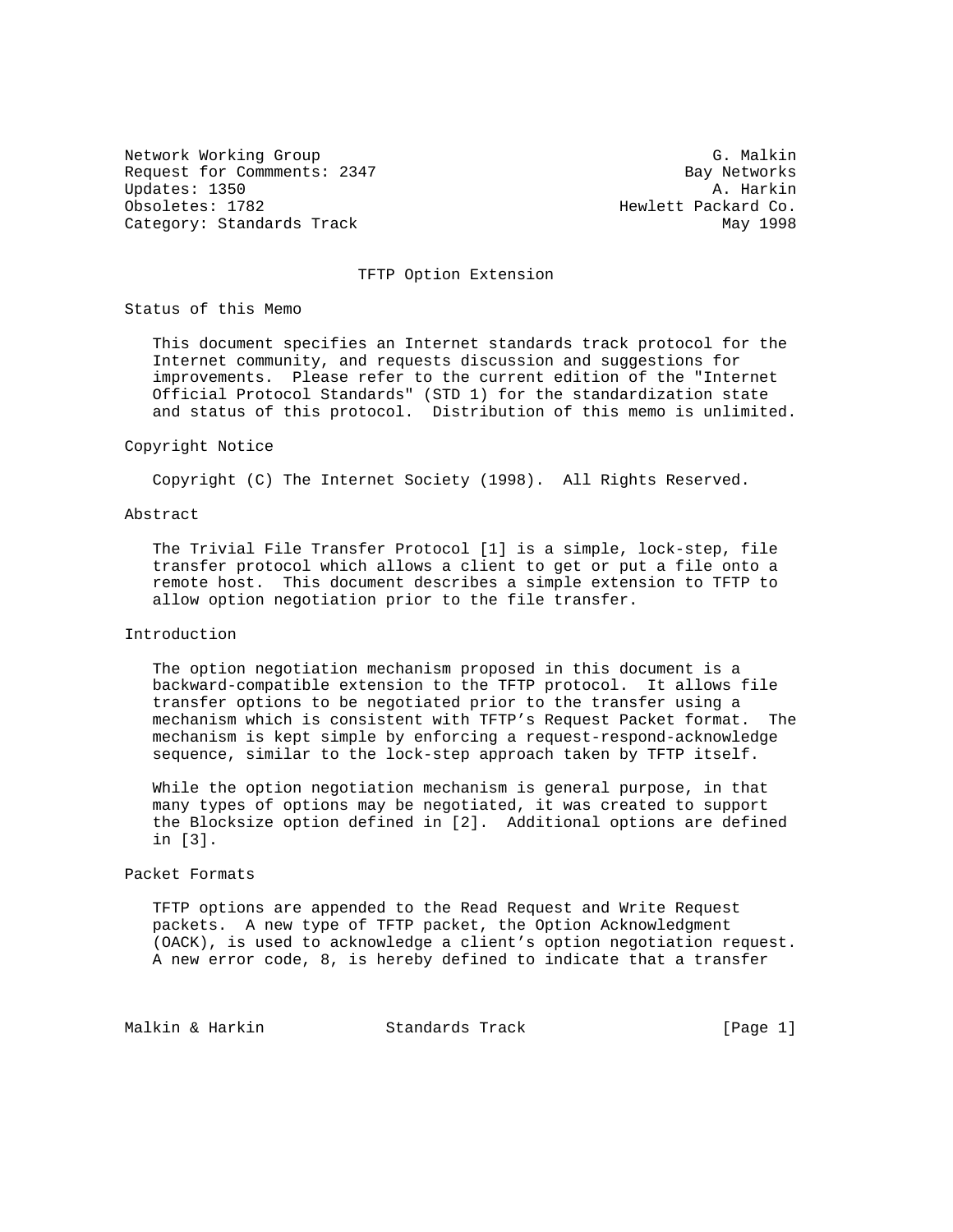should be terminated due to option negotiation.

 Options are appended to a TFTP Read Request or Write Request packet as follows:

 +-------+---˜˜---+---+---˜˜---+---+---˜˜---+---+---˜˜---+---+--> | opc |filename| 0 | mode | 0 | opt1 | 0 | value1 | 0 | < +-------+---˜˜---+---+---˜˜---+---+---˜˜---+---+---˜˜---+---+--> >-------+---+---˜˜---+---+ < optN | 0 | valueN | 0 | >-------+---+---˜˜---+---+ opc The opcode field contains either a 1, for Read Requests, or 2, for Write Requests, as defined in [1]. filename The name of the file to be read or written, as defined in [1]. This is a NULL-terminated field. mode The mode of the file transfer: "netascii", "octet", or "mail", as defined in [1]. This is a NULL-terminated field. opt1 The first option, in case-insensitive ASCII (e.g., blksize). This is a NULL-terminated field. value1 The value associated with the first option, in case insensitive ASCII. This is a NULL-terminated field. optN, valueN The final option/value pair. Each NULL-terminated field is specified in case-insensitive ASCII. The options and values are all NULL-terminated, in keeping with the original request format. If multiple options are to be negotiated, they are appended to each other. The order in which options are

The OACK packet has the following format:

is 512 octets.

Malkin & Harkin Standards Track [Page 2]

specified is not significant. The maximum size of a request packet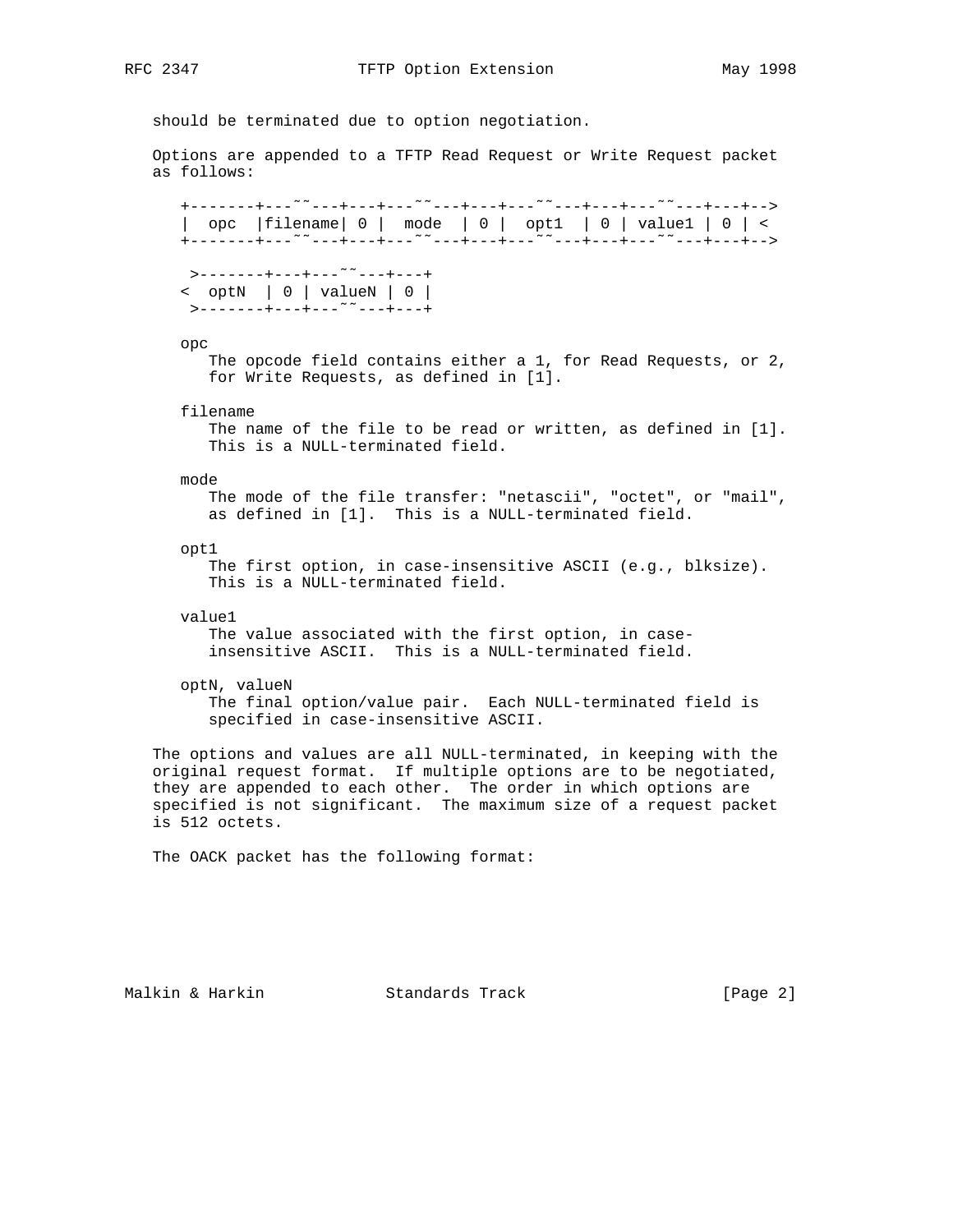+-------+---˜˜---+---+---˜˜---+---+---˜˜---+---+---˜˜---+---+ | opc | opt1 | 0 | value1 | 0 | optN | 0 | valueN | 0 | +-------+---˜˜---+---+---˜˜---+---+---˜˜---+---+---˜˜---+---+

opc

The opcode field contains a 6, for Option Acknowledgment.

opt1

 The first option acknowledgment, copied from the original request.

value1

 The acknowledged value associated with the first option. If and how this value may differ from the original request is detailed in the specification for the option.

 optN, valueN The final option/value acknowledgment pair.

Negotiation Protocol

 The client appends options at the end of the Read Request or Write request packet, as shown above. Any number of options may be specified; however, an option may only be specified once. The order of the options is not significant.

 If the server supports option negotiation, and it recognizes one or more of the options specified in the request packet, the server may respond with an Options Acknowledgment (OACK). Each option the server recognizes, and accepts the value for, is included in the OACK. Some options may allow alternate values to be proposed, but this is an option specific feature. The server must not include in the OACK any option which had not been specifically requested by the client; that is, only the client may initiate option negotiation. Options which the server does not support should be omitted from the OACK; they should not cause an ERROR packet to be generated. If the value of a supported option is invalid, the specification for that option will indicate whether the server should simply omit the option from the OACK, respond with an alternate value, or send an ERROR packet, with error code 8, to terminate the transfer.

 An option not acknowledged by the server must be ignored by the client and server as if it were never requested. If multiple options were requested, the client must use those options which were acknowledged by the server and must not use those options which were not acknowledged by the server.

Malkin & Harkin Standards Track [Page 3]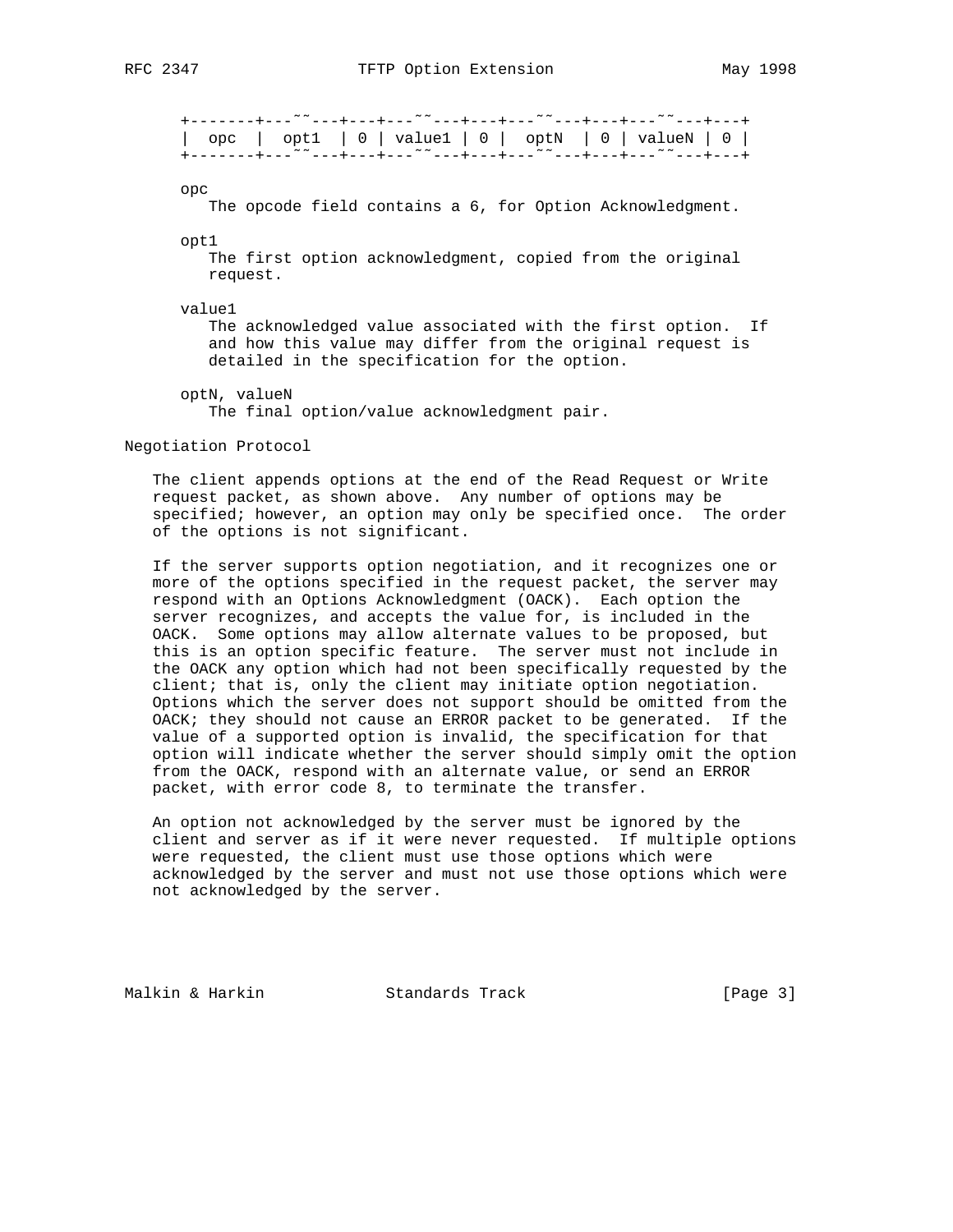When the client appends options to the end of a Read Request packet, three possible responses may be returned by the server:

OACK - acknowledge of Read Request and the options;

DATA - acknowledge of Read Request, but not the options;

ERROR - the request has been denied.

 When the client appends options to the end of a Write Request packet, three possible responses may be returned by the server:

OACK - acknowledge of Write Request and the options;

ACK - acknowledge of Write Request, but not the options;

ERROR - the request has been denied.

 If a server implementation does not support option negotiation, it will likely ignore any options appended to the client's request. In this case, the server will return a DATA packet for a Read Request and an ACK packet for a Write Request establishing normal TFTP data transfer. In the event that a server returns an error for a request which carries an option, the client may attempt to repeat the request without appending any options. This implementation option would handle servers which consider extraneous data in the request packet to be erroneous.

 Depending on the original transfer request there are two ways for a client to confirm acceptance of a server's OACK. If the transfer was initiated with a Read Request, then an ACK (with the data block number set to 0) is sent by the client to confirm the values in the server's OACK packet. If the transfer was initiated with a Write Request, then the client begins the transfer with the first DATA packet, using the negotiated values. If the client rejects the OACK, then it sends an ERROR packet, with error code 8, to the server and the transfer is terminated.

 Once a client acknowledges an OACK, with an appropriate non-error response, that client has agreed to use only the options and values returned by the server. Remember that the server cannot request an option; it can only respond to them. If the client receives an OACK containing an unrequested option, it should respond with an ERROR packet, with error code 8, and terminate the transfer.

Malkin & Harkin Standards Track [Page 4]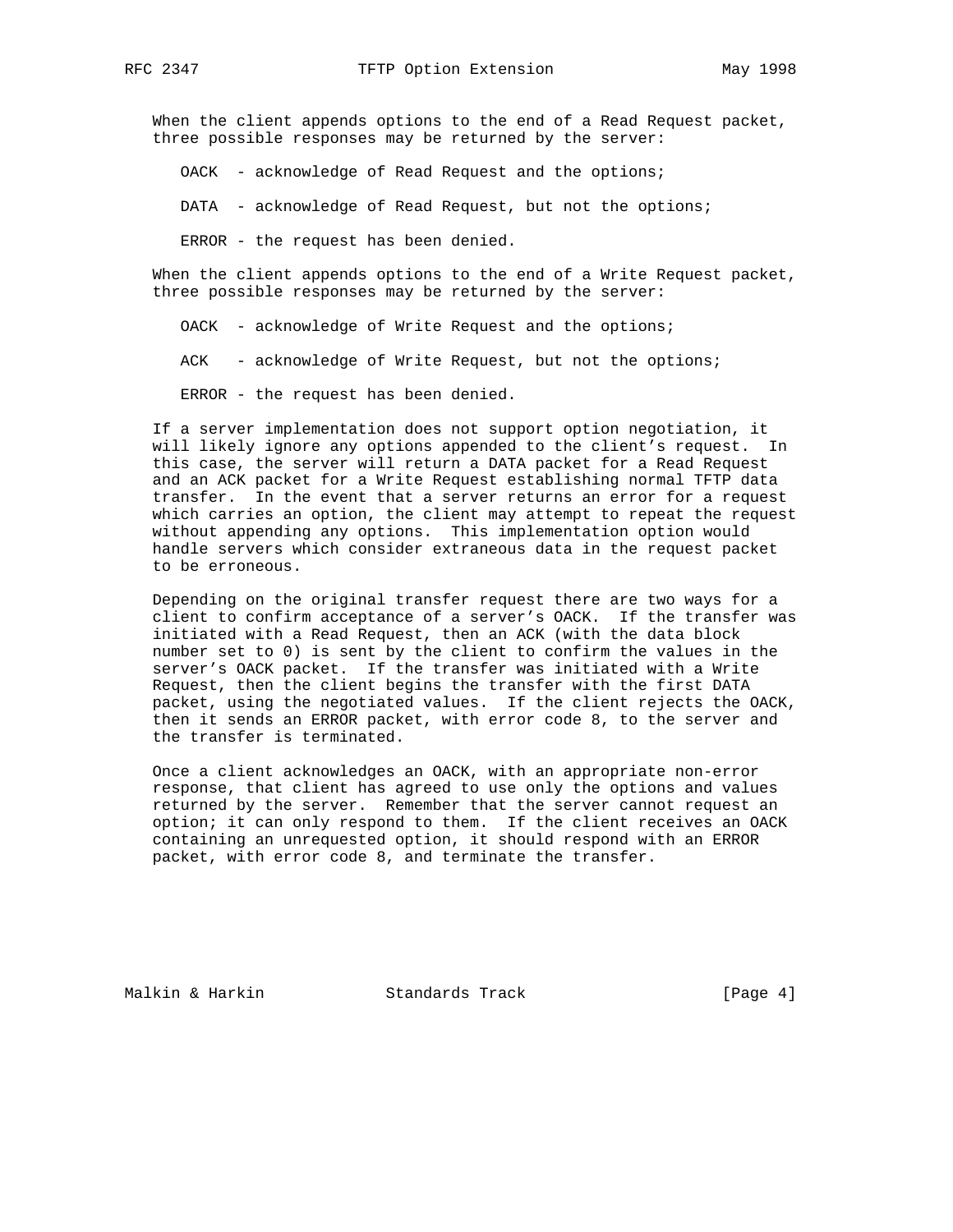# Examples

Read Request

| client      |  | server                                                                         |                    |
|-------------|--|--------------------------------------------------------------------------------|--------------------|
|             |  | ---------<br> 1 foofile 0 octet 0 blksize 0 1432 0  --><br> 6 blksize 0 1432 0 | <b>RRQ</b>         |
| $ 4 0 $ --> |  |                                                                                | OACK<br>ACK        |
| $ 4 1 $ --> |  | $\leftarrow -$  3 1  1432 octets of data                                       | <b>DATA</b><br>ACK |
| $ 4 2 $ --> |  | $\leftarrow -$   3   2   1432 octets of data                                   | DATA<br>ACK        |
| $ 4 3 $ --> |  | $\left 3\right 3\left 3\right $ <1432 octets of data                           | <b>DATA</b><br>ACK |

Write Request

| client                                |                                                                                                                      | server                                     |
|---------------------------------------|----------------------------------------------------------------------------------------------------------------------|--------------------------------------------|
|                                       | $ 2 \text{barfile} 0 \text{octet} 0 \text{blksize} 0 2048 0 $ --><br>$\left  6   5   1   10   2048   0   10 \right $ | RRO<br>OACK                                |
| $ 3 1 $ 2048 octets of data           | $--$                                                                                                                 | DATA<br>$\left  4 \right  1$<br>ACK        |
| $ 3 2 $ 2048 octets of data $ $ -->   |                                                                                                                      | DATA<br>$\left  4 \right  2$<br>ACK        |
| $ 3 3 $ < 2048 octets of data $ $ --> |                                                                                                                      | <b>DATA</b><br>$\left  4 \right  3$<br>ACK |

# Security Considerations

 The basic TFTP protocol has no security mechanism. This is why it has no rename, delete, or file overwrite capabilities. This document does not add any security to TFTP; however, the specified extensions do not add any additional security risks.

## References

- [1] Sollins, K., "The TFTP Protocol (Revision 2)", STD 33, RFC 1350, October 1992.
- [2] Malkin, G., and A. Harkin, "TFTP Blocksize Option", RFC 2348, May 1998.
- [3] Malkin, G., and A. Harkin, "TFTP Timeout Interval and Transfer Size Options", RFC 2349, May 1998.

Malkin & Harkin Standards Track [Page 5]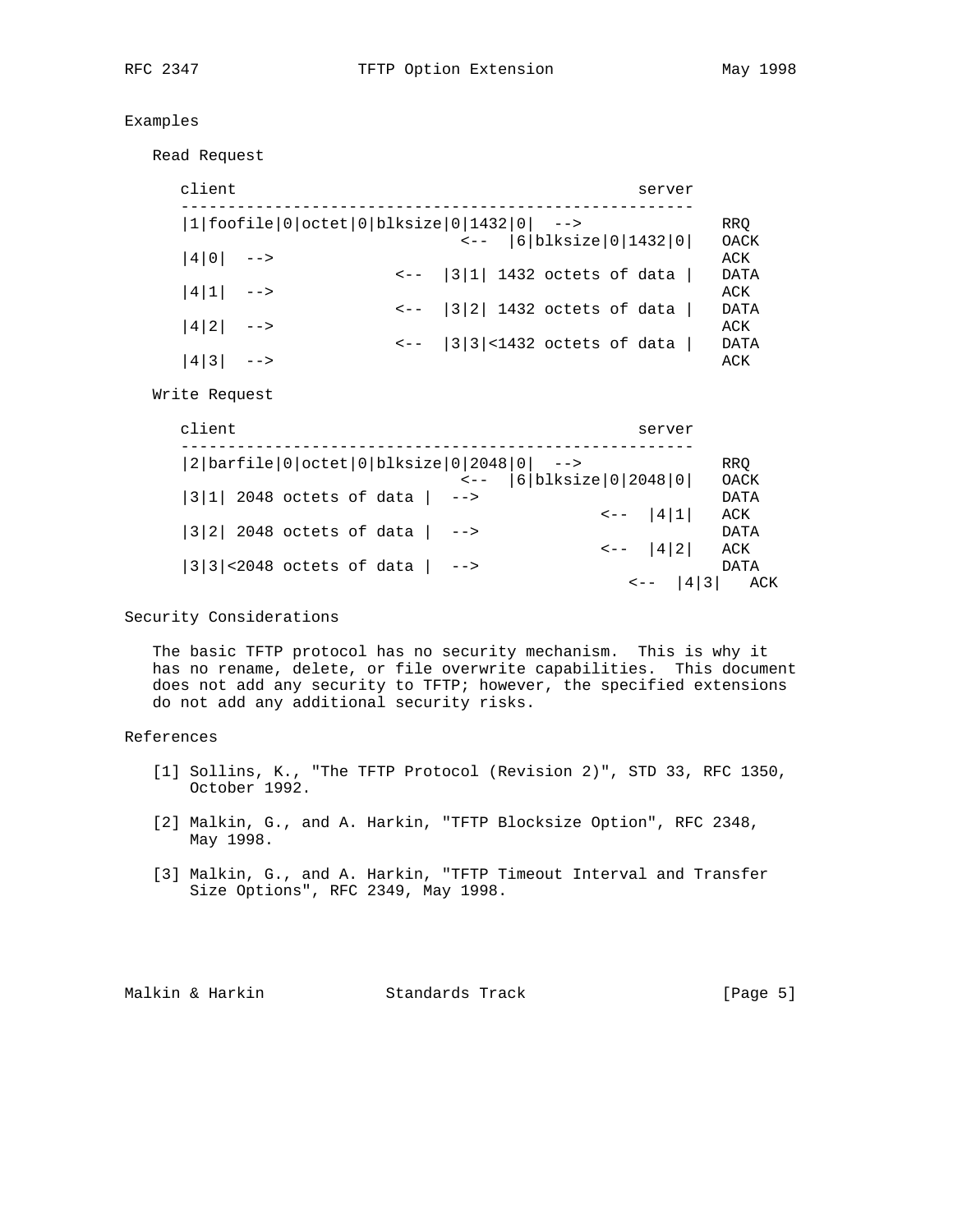Authors' Addresses

 Gary Scott Malkin Bay Networks 8 Federal Street Billerica, MA 01821

 Phone: (978) 916-4237 EMail: gmalkin@baynetworks.com

 Art Harkin Internet Services Project Information Networks Division 19420 Homestead Road MS 43LN Cupertino, CA 95014

 Phone: (408) 447-3755 EMail: ash@cup.hp.com

Malkin & Harkin Standards Track [Page 6]